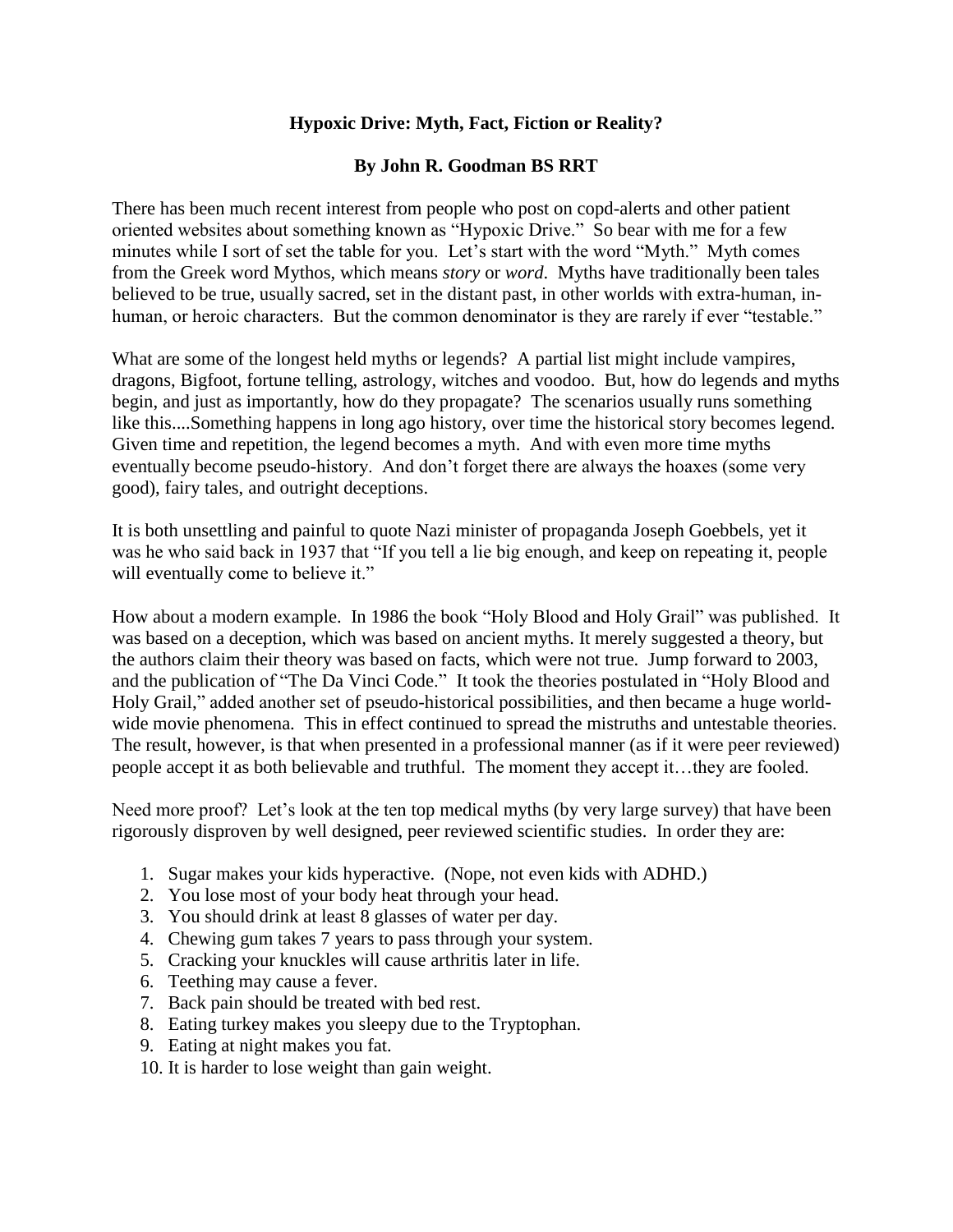When discussing the hypoxic drive theory, there are actually only 2 components we really need to discuss.

- 1. There truly *is* a normal hypoxic drive mechanism.
- 2. The "theory" relating hypoxic drive to COPD patients who have or are thought to have chronically elevated carbon dioxide levels.

**Note to audience**: Normally at this point of the article I would go into the beautiful anatomy and physiology of the peripheral chemoreceptors, their location, and the very small role they play in ventilation. Well, thank the dear Lord cause I am not. There are so many websites and blogs you can access if you want to know the cellular mechanisms. But why don't we just stick to the story line for the purposes of this article.

We can say with 100% certainty that we really do have specialized chemoreceptors that really do respond to changes they sense in the blood flow passing by them. But, remember our definition of myth. The "theory" of hypoxic drive is very, very real and very, very testable. Hundreds of papers have been reported in the peer reviewed literature on the pure anatomy and physiology of hypoxic drive.

Even a cursory review of the literature will teach you a great deal about hypoxic drive itself. But trying to see who, where, or when the idea of giving high concentrations of oxygen to known  $CO<sub>2</sub>$  retainers could actually precipitate acute respiratory failure (ARF) is very murky and speculative at best. In fact, it is really tough to put our finger on exactly when or where this myth actually got started. It seems to have been mentioned for the first time by Dr. Alvin Barach back in 1938, but to the best of our combined research it seems to be associated most strongly with Dr's Arnott and Dr. Campbell in 1960. The paper was printed in Lancet; a much respected peer reviewed British Medical Journal. The original paper was on "respiratory failure" and was also presented in many lecture halls around the world.

Here are a couple of quotes from the original paper. "*Owing to the insensitivity of the respiratory centre to carbon dioxide, the respiratory drive of such patients depends unduly on the hypoxic stimulus. Once this is corrected, ventilation becomes less and carbon dioxide retention increases….perhaps dangerously."* Hello Hypoxic Drive theory!

Further *"Some people maintain that is alright to give high or uncontrolled O<sup>2</sup> if the patient does not underbreathe. Of course that is true, just as it is safe to pass on a blind curve if nothing is coming the other way.*" Hello, it's dangerous to give these particular patients more than 2 liters of oxygen per minute. (As an interesting side note, when Dr. Campbell was a little older he and 3 colleagues published a paper in the British Medical Journal titled "Ability to distinguish whiskey from brandy.") Ya gotta love that!

So if you were Lt. Columbo, how would you sum up the case so far? Columbo might look at things like this…A clinical association was made between high oxygen concentrations and increasing carbon dioxide levels. For the sake of this article, it probably doesn't matter who was the first to make this association because, once the association was made a theory had to be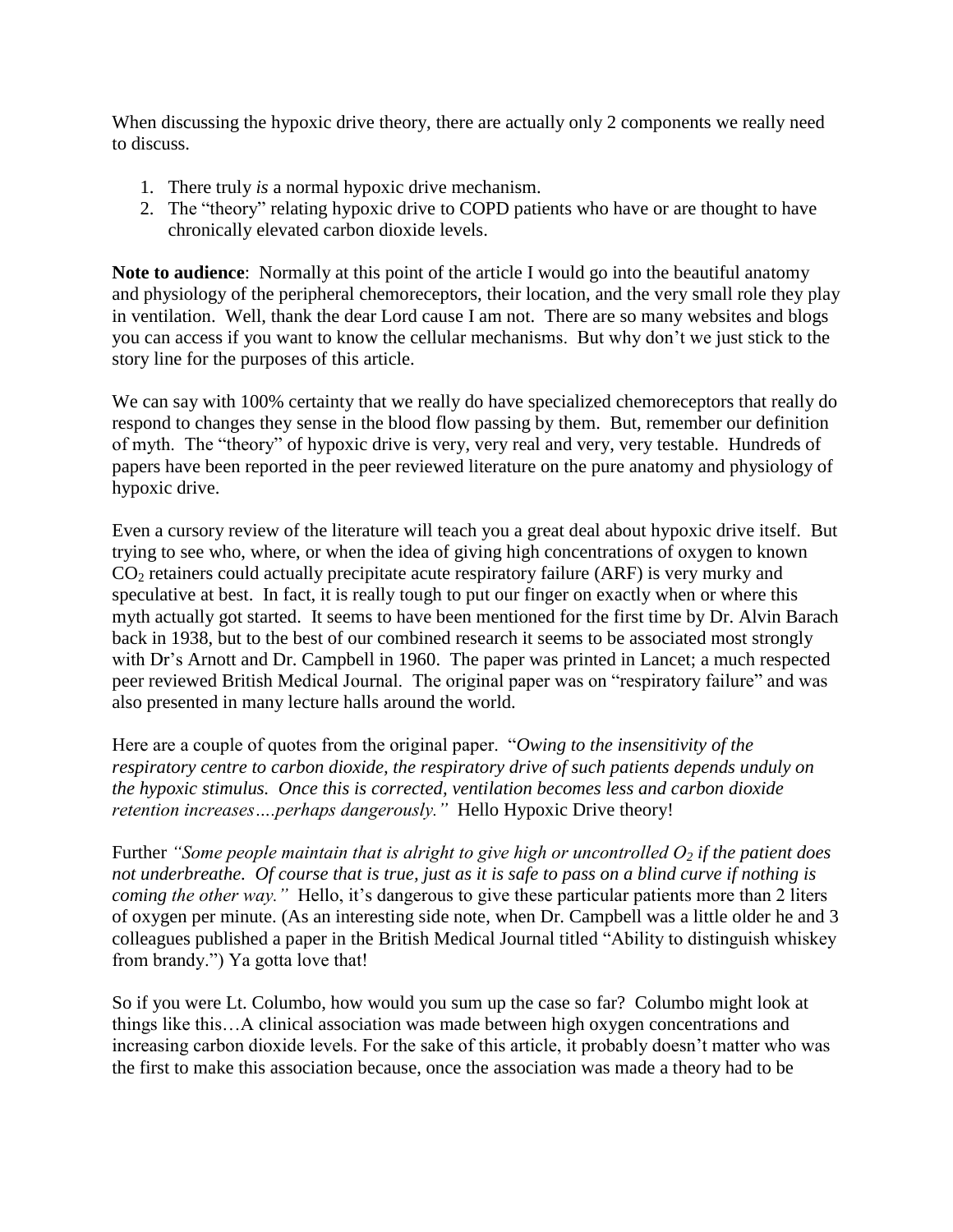constructed to fit the facts. Sounds like it may be the beginning of a myth to me. This is especially true in medicine where there is almost an imperative to come up with an explanation.

I'd be the first to say that things are so very different today compared to the early 1960's. For example, simple oximetry was non-existent except for purely research purposes, the home oxygen industry was not even invented yet. There was a very widespread belief that any oxygen for patients with COPD was harmful, and as a result many physicians tolerated much lower saturations for their patients. There are cases where the patient's saturations were allowed to get down into the 20's and 30's with no one thinking that's pretty darn low.

So, an entire generation of physicians, respiratory therapists (including me when taught in college) nurses, first responders, and others were taught about hypoxic drive, and the myth associated with it. Over time, it is so easy to see how the myth, grew, propagated, and spread. Fortunately, since so very few other clinicians were seeing much clinical evidence of hypoxic drive, some of them began to look into it more rigorously. Credit for the first in a LONG series of papers de-bunking the myth usually goes to Dr's. Aubier, Murciano, and Fournier. In their paper published in the Am. Rev. of Resp. Dis. in 1980. Their paper was titled "Effects of the administration of oxygen on ventilation and blood gases in patients with COPD during ARF." They did find some evidence that in the 22 patients they studied some of the patients had a transient increase in their carbon dioxide level, but it had returned almost all the way to baseline (93%) after about 15 minutes. But, in real life, those 15 minutes may seem a lot longer. Could this have led to the "I've seen it happen "conclusion?

I could at this point summarize the entire article, but trust me; this very well designed study *should* have been the beginning of the hypoxic drive theory. In the time it took to go from the Madonna era to Lady Gaga, scores of papers have been written effectively exposing the myth of hypoxic drive. So, why won't the theory die! Even here, we can only speculate. Sometimes we may sign our name to something due to devotion to another physician or institution. It may be classic turf battles, professional pride, and even economics. Heck, they only stopped bloodletting about 100 years ago, and we won't even talk about leeches.

I firmly believe that it will take something like a **mini-medical paradigm shift** to bring the hypoxic myth down. The term "paradigm shift" was first defined in a book titled "The Structure of Scientific Revolution" written by Thomas Kuhn in 1962. He defined it as "A change in one way of thinking to another. A transformation." He described it as a revolution that did not just happen, but rather it had to be driven by agents of change. Who better to be agents of change than patients themselves? It was just under 500 years ago that Copernicus proved the sun was the center of the universe. No one ever thought the old Ptolemaic theory would ever be replaced, but it was. Copernicus, with a little help from his friends, proved scientifically that his theory was correct.

In summary, most myths and legends have some basis in fact. History is replete with examples of this phenomenon. While it is theoretically possible for a patient's hypoxic drive to be knocked out, in real clinical practice, it is so rare as to be virtually never seen. Don't believe me, as your pulmonogist or respiratory therapist how many COPD patients in their entire careers they have ever had a patient suffer from the hypoxic drive myth. I celebrate my  $45<sup>th</sup>$  year as a